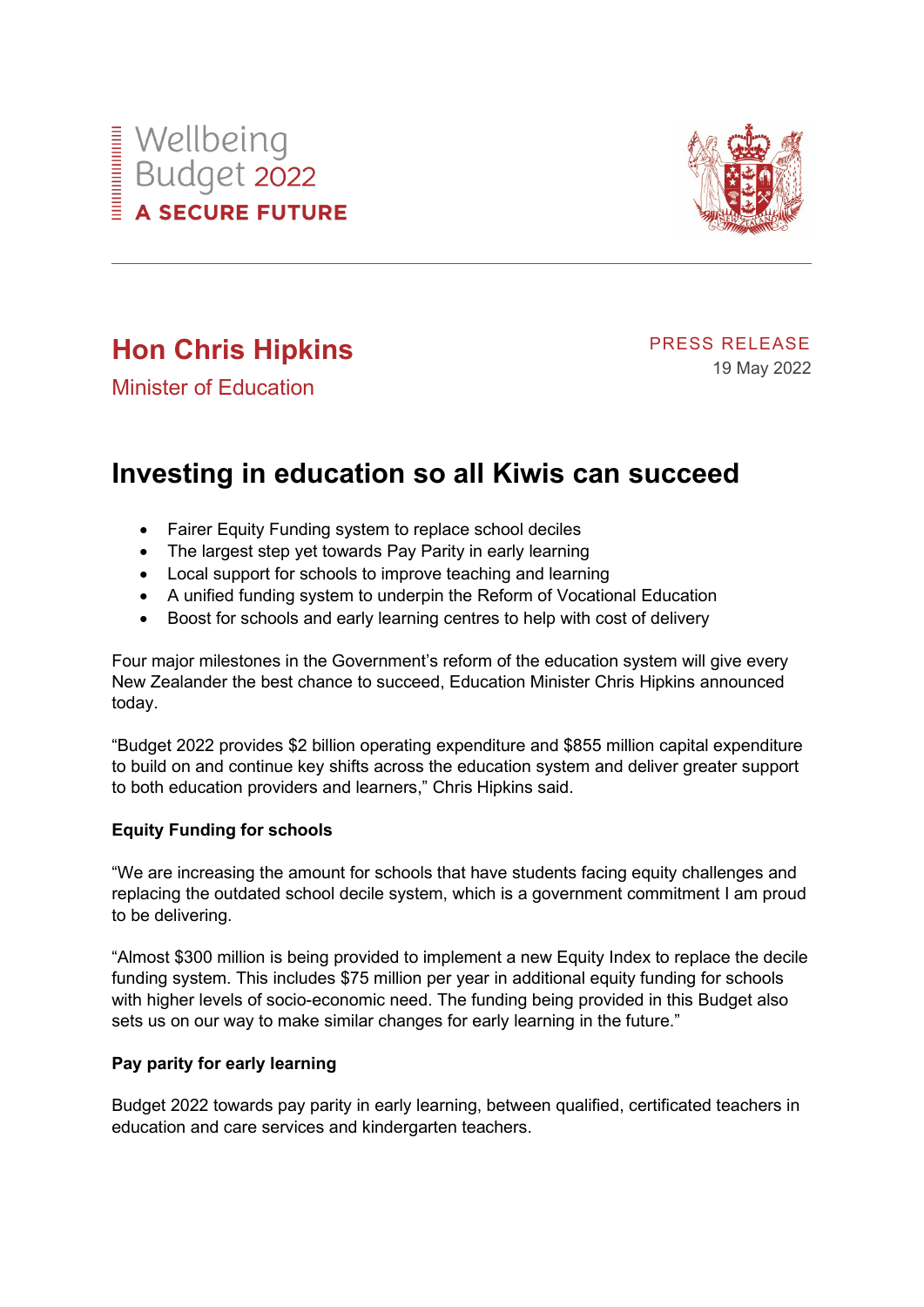"This recognises the importance of a strong, capable education workforce and this Government's commitment to delivering salary increases to lower paid workers," Chris Hipkins said.

"A further \$266 million in operating funding over four years in Budget 2022 builds on the \$170 million provided through Budget 2021 to help deliver pay parity, and \$151 million through Budget 2020 provided for improving teacher pay. On top of that, funding has also been set aside to work with kōhanga reo to continue improving pay for kaimahi.

#### **Frontline support for schools**

"Budget 2022 also continues our work to implement Supporting All Schools to Succeed (the reform of Tomorrow's Schools), putting more frontline support closer to schools so they can best support their students, and with a strong focus on continued improvements in teaching and learning.

"\$22.3 million over four years will fund the first leadership advisor positions. These roles were a key recommendation of the Tomorrow's Schools Taskforce. Together with the \$40 million already announced for the new Regional Response Fund, this will enable greater flexibility in working with schools and communities to provide the support they need.

#### **Funding system for Vocational Education**

"Today we are also releasing the detailed design of the new unified funding system for vocational education. This is the crucial final component of our comprehensive and wideraging Reform of Vocational Education, and implements the \$279.5 million of additional funding announced for vocational education and training in Budget 2021.

"Funding is also being provided to meet rising costs in tertiary education, with \$266.9 million over four years for a 2.75 percent increase for tertiary tuition and training subsidies. \$112.7 million in funding (\$40 million of which is from existing baselines) is also being made available to increase funding for enrolments," Chris Hipkins said.

#### **Increases for schools and early learning centres**

"Budget 2022 includes a further 2.75 percent increase to funding rates in early learning services and a 2.75 percent increase to schools' operational grants. Over the next four years, this totals an additional \$231.8 million going into early learning and \$184.4 million going into schools and kura.

"The funding rate increases across the system make up a significant investment of over \$750 million, going directly to education providers to support them to meet rising costs. Budget 2022 also includes targeted investment to help providers meet cost pressures in specific areas. There are funding boosts for New Zealand Sign Language education, school transport, and an increase to boarding allowances.

"This package delivers many providers in the early learning and schooling sectors with two increases to their funding, both through cost adjustments and specific initiatives to ensure services can continue and expand where needed," Chris Hipkins said.